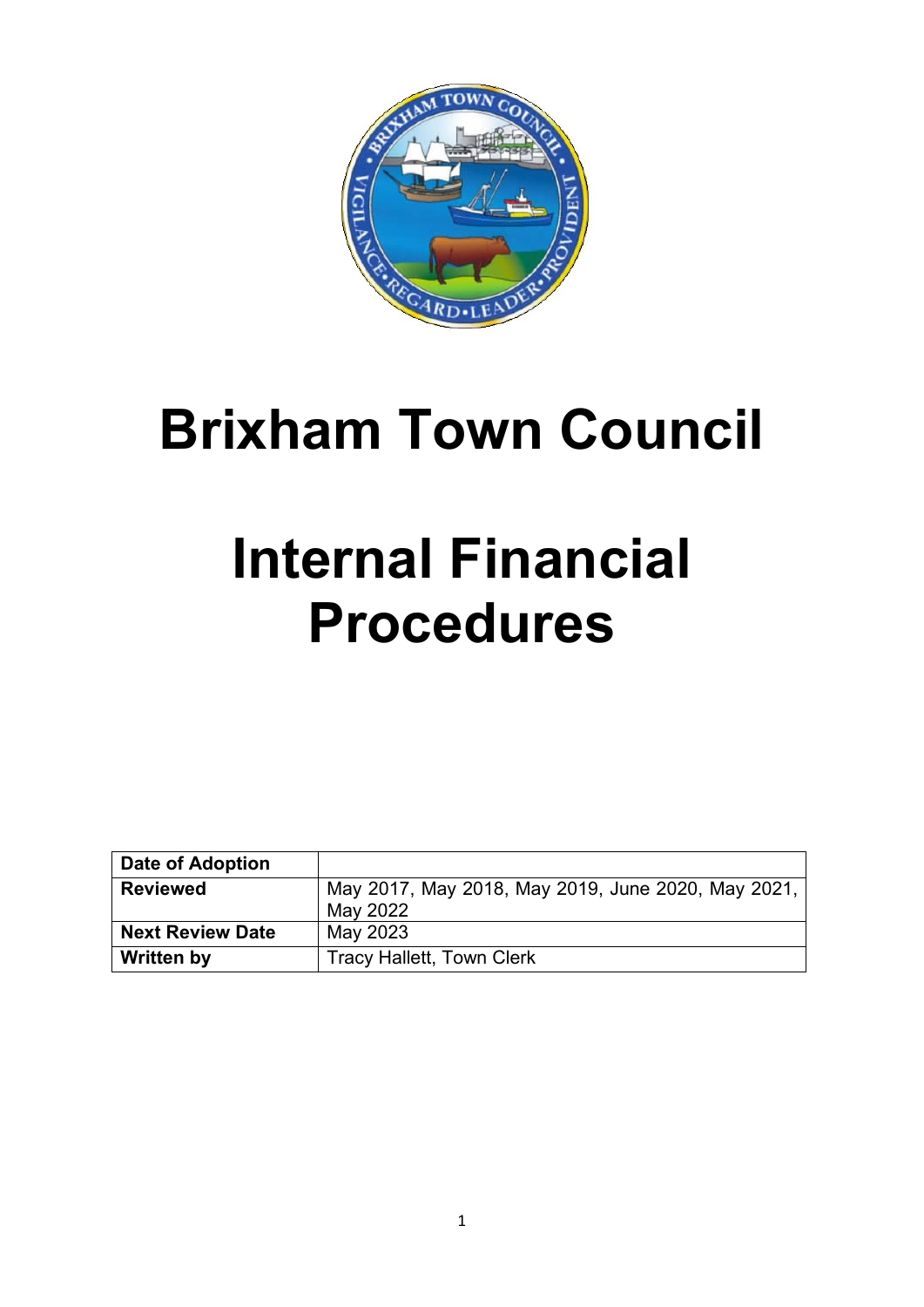

## **Brixham Town Council Internal Financial Procedures**

#### **Introduction**

- 1. The Financial Regulations govern the conduct of financial management by the Council and may only be amended or varied by resolution of the Council. The Council is responsible in law for ensuring that its financial management is adequate and effective, and that the Council has a sound system of financial control which facilitates the effective exercise of the Council's functions, including arrangements for the management of risk and for the prevention and detection of fraud and corruption.
- 2. This financial procedure is designed to demonstrate the systems by which the Council checks on its methods of managing its financial transactions and meets these responsibilities.
- 3. Brixham Town Council payments are made in line with The Legislative Reform (Payments by Parish Councils, Community Councils and Charter Trustees) Order 2013 which removed the requirement for every cheque or other order for the payment of money by a Town Council to be signed by two members of the Council and facilitated the use of electronic means of payment.
- 4. Brixham Town Council has resolved to make as many payments as possible by 'faster payment', online, thereby reducing its reliance on the cheque payment method. It has considered receiving payments by card, but concluded the cost outweighed any benefit. The option of making faster payment is made to all debtors.

#### **Responsibilities**

- 1. The Finance and General Purposes Committee (F&GP) is responsible for the management and control of all expenditure.
- 2. All F&GP members plus the Town Clerk to be signatories on bank account.
- 3. The Community Services Committee has the delegated power to manage the expenditure of the Seasonal Display budget category.
- 4. The F&GP Committee has the delegated power to manage expenditure of the Town Hall budget category and setting the rent income levels for tenants and hirers.
- 5. The F&GP Committee has the delegated power to manage all personnel issues.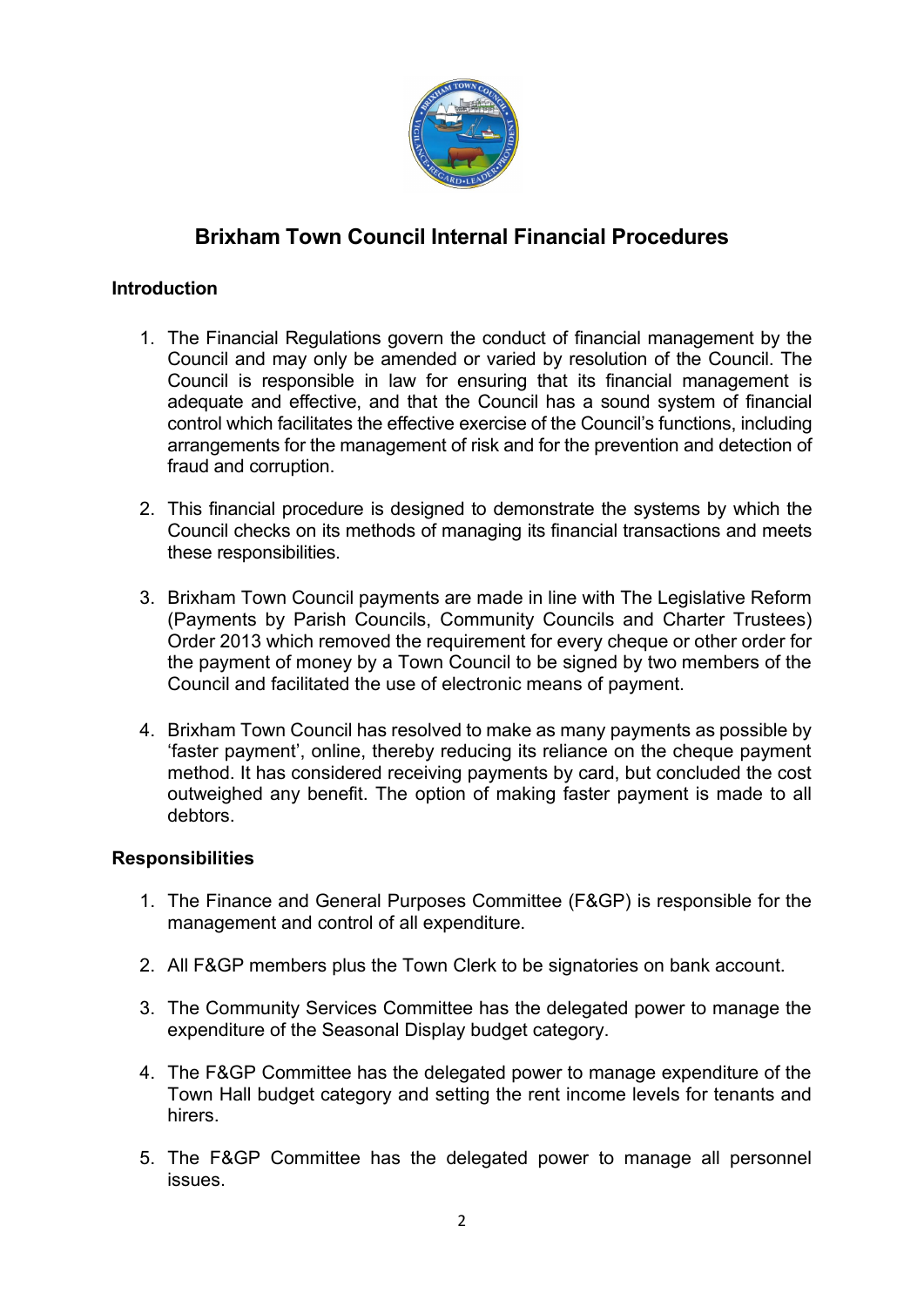#### **Invoice payment procedure**

- 1. The following payments are made prior to the F&GP Committee and presented to the next available meeting.
	- i. Utility Bills Will be paid either at the payment date following F&GP Committee meeting or at the mid-month payment date, whichever is sooner.
	- ii. Salaries Paid by direct debit, twice monthly
	- iii. Invoices that would attract a penalty for late payment Invoices that would attract a penalty for late payment are paid either at the payment date following F&GP Committee meeting or at the mid-month payment date, whichever is sooner to ensure no penalty is charged.
	- iv. Invoices approved at F&GP Committee All other invoices listed on a schedule of payments to be presented to the F&GP Committee for approval prior to payment taking place

#### **F&GP Committee Procedure**

The Responsible Financial Officer (RFO) prepares the following reports, circulated to each F&GP Committee meeting, which is held once a month:

Week prior:

- i. Financial Budget Comparison Report
- ii. Expenditure relating to specific budget categories: Town Hall, Newsletter, Shoalstone Pool, or any other as requested by the Committee.
- iii. Grant expenditure
- iv. Expenditure transactions payments approval list
- v. Transactions for approval Receipts

At meeting:

- i. Copy of monthly bank statement(s)
- ii. Savings account balances

#### **Faster Payment Procedure**

The faster payment procedure permits either the Town Clerk or Deputy Town Clerk to initiate the procedure. Faster payments require two person authorisation.

- a. The invoice is checked for accuracy and an in-house control voucher is prepared and associated with the invoice.
- b. Either the Town Clerk or Deputy Town Clerk logs into the online bank account.
- c. Either the Town Clerk or Deputy Town Clerk enters the details for the faster payment and initials invoice(s) being processed.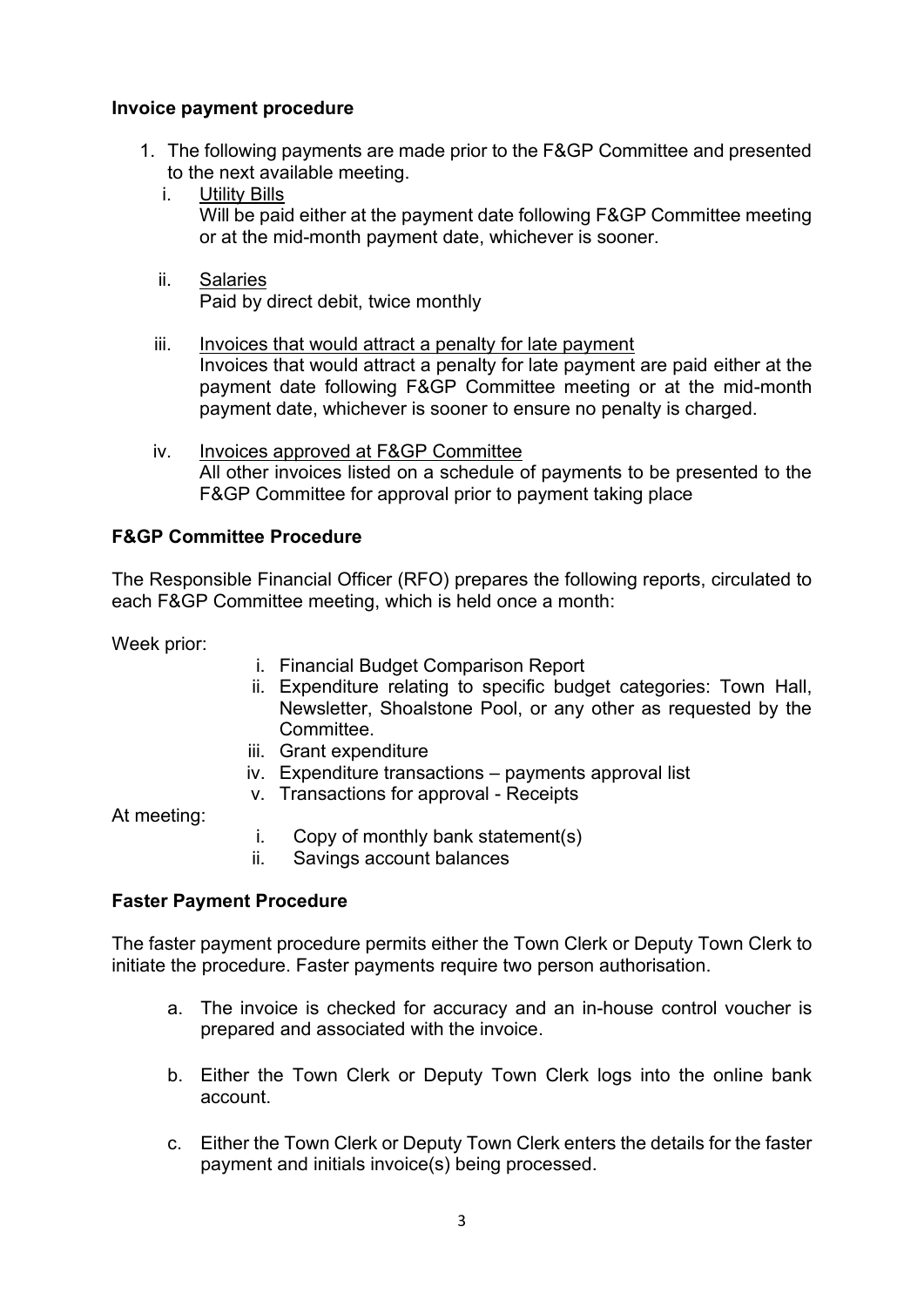- d. The Town Clerk or Deputy Town Clerk then logs out of the online bank account and closes the internet 'tab'.
- e. The Town Clerk or Deputy Town Clerk logs into the online bank account
- f. The Town Clerk or Deputy Town Clerk confirms the details are entered correctly and correspond to the invoice. They then initial the invoice being processed.
- g. The Town Clerk or Deputy Town Clerk completes the transaction on line and reviews the online bank statement to ensure the payment is correct.
- h. If further payments are to be made the same process is repeated.
- i. The Town Clerk or Deputy Town Clerk then logs out of the online bank account and closes the internet 'tab'.
- j. These payments will be added to the list of payments and invoices to be presented to the F&GP Committee for approval.

#### **Cheque payment procedure**

- a. The invoice is checked for accuracy and an in-house control voucher is prepared and associated with the invoice.
- b. The invoice is copied, and a copy is placed in an envelope addressed to the payee, this is associated with the invoice.
- c. A cheque is prepared, and the cheque number is recorded on the associated control voucher.
- d. The payment is added to the list of payments for approval to be presented to the next F&GP Committee meeting, (held once a month).
- e. All invoices and the list of payments are presented to the F&GP Committee meeting.
- f. Members consider all payments for approval.
- g. After approval of the payment the cheque is signed by the RFO and two members of the F&GP Committee. One member verifies the details on the cheque match the invoice and initials the invoice.
- h. The stub of each cheque is initialled by the cheque signatories
- i. The signed cheque is then stapled to the copy of the invoice in the prepared envelope, the envelope sealed and made ready for dispatch by post.